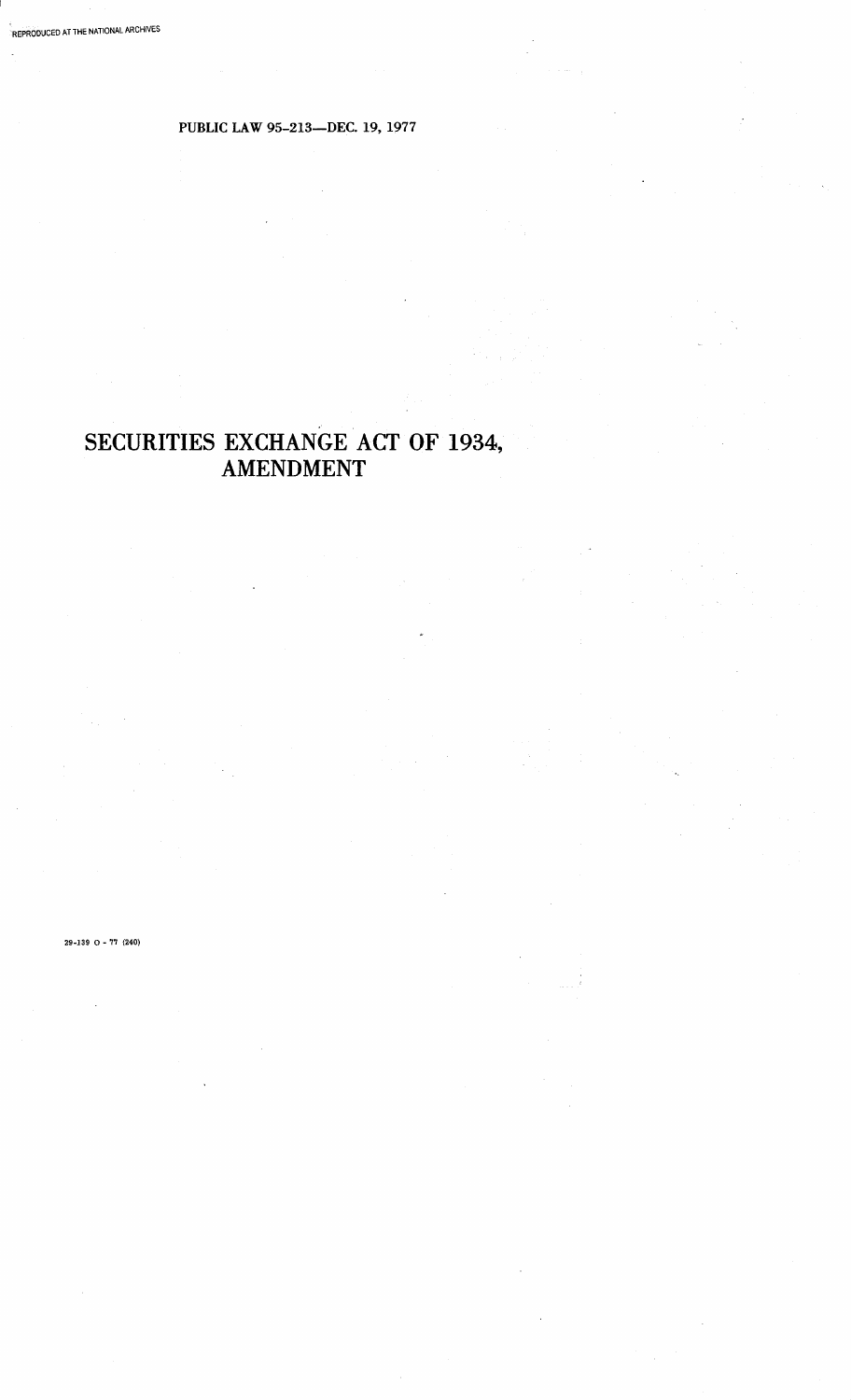#### 91 STAT. 1494

# PUBLIC LAW 95-213-DEC. 19, 1977

# Public Law 95-213 95th Congress

Act of 1977".

#### An Act

Dec. 19, 1977 To amend the Securities Exchange Act of 1934 to make it unlawful for an issuer of securities registered pursuant to section 12 of such Act or an issuer  $[5.305]$ or equiver a respective pursuant to section 16 (d) of such any or an issuer. Payments to foreign officials and other foreign persons, to require such issuers to maintain accurate records, and for other purposes.

> Be it enacted by the Senate and House of Representatives of the United States of America in Congress assembled.

> > TITLE I-FOREIGN CORRUPT PRACTICES

**SHORT TITLE** 

SEC. 101. This title may be cited as the "Foreign Corrupt Practices

"(2) Every issuer which has a class of securities registered pursuant

Exchange Act of 1934, amendment. Foreign Corrupt

Securities

Practices Act of 1977

15 USC 78a note.

#### ACCOUNTING STANDARDS

Assets. SEC. 102. Section 13(b) of the Securities Exchange Act of 1934 (15 U.S.C. 78q(b)) is amended by inserting "(1)" after "(b)" and transactions and ispositions. by adding at the end thereof the following: 15 USC 78m. to section 12 of this title and every issuer which is required to file<br>reports pursuant to section 15(d) of this title shall— 15 USC 781. Post, p. 1500. Records,

Internal accounting controls. establishment.

Exemption<br>directive,

expiration.

issuance and

maintenance

and dispositions of the assets of the issuer: and "(B) devise and maintain a system of internal accounting controls sufficient to provide reasonable assurances that-"(i) transactions are executed in accordance with manage-

ment's general or specific authorization; "(ii) transactions are recorded as necessary (I) to permit

"(A) make and keep books, records, and accounts, which, in

reasonable detail, accurately and fairly reflect the transactions

preparation of financial statements in conformity with genevally accepted accounting principles or any other criteria specificable to such statements, and (II) to maintain accountability for assets;

"(iii) access to assets is permitted only in accordance with management's general or specific authorization; and

"(iv) the recorded accountability for assets is compared<br>with the existing assets at reasonable intervals and appro-<br>priate action is taken with respect to any differences.

"(3) (A) With respect to matters concerning the national security of the United States, no duty or liability under paragraph (2) of This subsection shall be imposed upon any person acting in cooperation.<br>This subsection shall be imposed upon any person acting in cooperation<br>tion with the head of any Federal department or agency responsible<br>for such mat ment or agency was done upon the specific, written directive of the head of such department or agency pursuant to Presidential authority to issue such directives. Each directive issued under this paragraph shall set forth the specific facts and circumstances with respect to which the provisions of this paragraph are to be invoked. Each such directive shall, unless renewed in writing, expire one year after the date of issuance.

#### PUBLIC LAW 95-213--DEC. 19, 1977

"(B) Each head of a Federal department or agency of the United File maintenance. States who issues a directive pursuant to this paragraph shall main- Annual summary,<br>tain a complete file of all such directives and shall, on October 1 of transmittation congressional each year, transmit a summary of matters covered by such directives **rom** mittees. in force at any time during the previous year to the Permanent Select Committee on Intelligence of the House of Representatives and the Select Committee on Intelligence of the Senate.".

#### FOREIGN CORRUPT PRACTICES BY ISSUERS

SEC. 103. (a) The Securities Exchange Act of 1934 is amended by inserting after section 30 the following new section:

#### "FOREIGN CORRUPT PRACTICES BY ISSUERS

"SEC. 30A. (a) It shall be unlawful for any issuer which has a class 15 USC 78dd-1. of securities registered pursuant to section 12 of this title or which is 15 USC 781. required to file reports under section 15(d) of this title, or for any Post, p. 1500. officer, director, employee, or agent of such issuer or any stockholder thereof acting on behalf of such issuer, to make use of the mails or any means or instrumentality of interstate commerce corruptly in any means or mistrumentality of interstate commerce corruptly in<br>the payment of an offer, payment, promise to pay, or authorization of<br>the payment of any money, or offer, gift, promise to give, or authorization<br>zation of t

"(1) any foreign official for purposes of-<br>"(4) influencing any act or decision of such foreign official in his official capacity, including a decision to fail to perform his official functions; or

"(B) inducing such foreign official to use his influence with a foreign government or instrumentality thereof to affect or

influence any act or decision of such government or instru-

 $\label{eq:1} \begin{minipage}{0.9\linewidth} \begin{minipage}{0.9\linewidth} \begin{minipage}{0.9\linewidth} \begin{minipage}{0.9\linewidth} \begin{minipage}{0.9\linewidth} \end{minipage} \end{minipage} \begin{minipage}{0.9\linewidth} \begin{minipage}{0.9\linewidth} \begin{minipage}{0.9\linewidth} \end{minipage} \end{minipage} \begin{minipage}{0.9\linewidth} \begin{minipage}{0.9\linewidth} \begin{minipage}{0.9\linewidth} \end{minipage} \end{minipage} \begin{minipage}{0.9\linewidth} \begin{minipage}{0.9\linewidth} \begin$ or with, or directing business to, any person;

"(2) any foreign political party or official thereof or any candi-<br>date for foreign political office for purposes of—<br>"(A) influencing any act or decision of such party, official,

or candidate in its or his official capacity, including a decision

to fail to perform its or his official functions; or "(B) inducing such party, official, or candidate to use its or

his influence with a foreign government or instrumentality thereof to affect or influence any act or decision of such government or instrumentality,<br>in order to assist such issuer in obtaining or retaining business for

or with, or directing business to, any person; or

"(3) any person, while knowing or having reason to know that all or a portion of such money or thing of value will be offered, given, or promised, directly or indirectly, to any foreign official, strong foreign political party or official thereof, or to any candi-<br>date for foreign political party or official thereof, or to any candi-<br>date for foreign political office, for purposes of—<br>"(A) influencing any act or de

political party, party official, or candidate in his or its official capacity, including a decision to fail to perform his or its official functions; or

"(B) inducing such foreign official, political party, party official, or candidate to use his or its influence with a foreign government or instrumentality thereof to affect or influence

91 STAT. 1495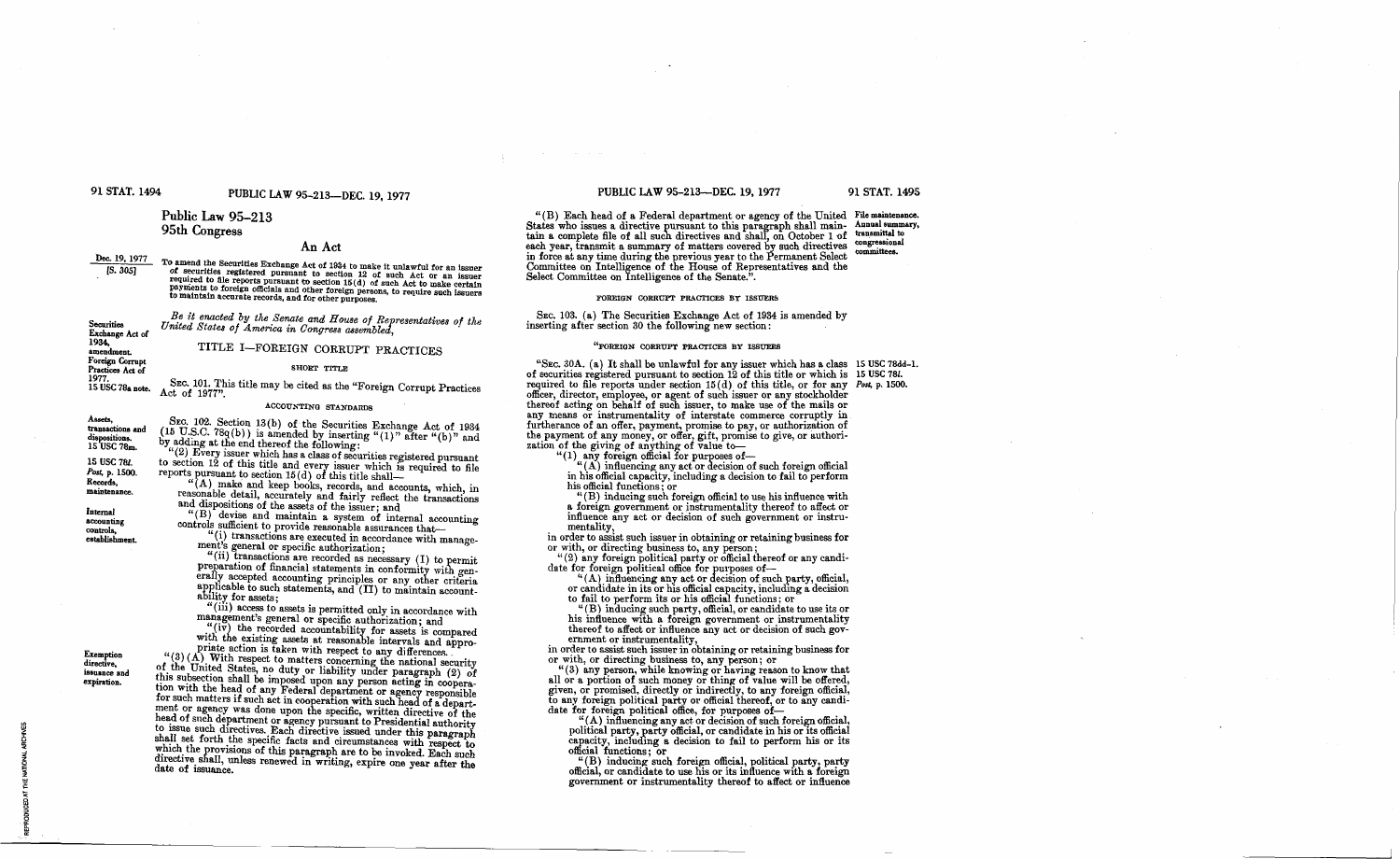#### 91 STAT. 1496 PUBLIC LAW 95-213-DEC. 19, 1977

any act or decision of such government or instrumentality, in order to assist such issuer in obtaining or retaining business for or with, or directing business to, any person.

"(b) As used in this section, the term 'foreign official' means any officer or employee of a foreign government or any department, agency, or instrumentality thereof, or any person acting in an official capacity for or on behalf of such government or department, agency, or instrumentality. foreign government or any department, agency, or instrumentality thereof whose duties are essentially ministerial or clerical.".

Penalties. Ante, p. 1495. (b) (1) Section 32(a) of the Securities Exchange Act of 1934 (15 U.S.C. 78ff(a)) is amended by inserting "(other than section 30A)" immediately after "title" the first place it appears.

(2) Section 32 of the Securities Exchange Act of 1934 (15 U.S.C. 181£) is amended by adding at the end thereof the following new subsection:

"(c) (1) Any issuer which violates section  $30A(a)$  of this title shall, upon conviction, be fined not more than \$1,000,000.

"(2) Any officer or director of an issuer, or any stockholder acting on behalf of such issuer, who willfully violates section 30A(a) of this title shall, upon conviction, be fined not more than \$10,000, or impris-

oned not more than five years, or both.<br>
"(3) Whenever an issuer is found to have violated section  $30A(a)$ of this title, any employee or agent of such issuer who is a United States citizen, national, or resident or is otherwise subject to the jurisdiction of the United States (other than an officer, director, or stock-holder of such issuer), and who willfully carried out the act or pracmore than \$10,000, or imprisoned not more than five years, or both.

"(4) Whenever a fine is imposed under paragraph (2) or (3) of this subsection upon any officer, director, stockholder, employee, or agent of an issuer, such fine shall not be paid, directly or indirectly, by such issuer.".

#### FOREIGN CORRUPT PRACTICES BY DOMESTIO CONCERNS

15 USC 78dd-2.

SEC. 104. (a) It shall be unlawful for any domestic concern, other than an issuer which is subject to section 30A of the Securities Exchange Act of 1934, or any officer, director, employee, or agent of such domestic concern or any stockholder thereof acting on behalf of such domestic concern, to make use of the mails or any means or instrumentality of interstate commerce corruptly in furtherance of an offer. payment, promise to pay, or authorization of the payment of any money, or offer, gift, promise to give, or authorization of the giving of anything of value to-

of anything of value to—<br>(1) any foreign official for purposes of—<br>(A) influencing any act or decision of such foreign official<br>in his official capacity, including a decision to fail to perform

his official functions; or (B) inducing such foreign official to use his influence with a foreign government or instrumentality thereof to affect or instrumentality,  $\frac{1}{\sqrt{2}}$  is  $\frac{1}{\sqrt{2}}$  instrumentality,

in order to assist such domestic concern in obtaining or retaining business for or with, or directing business to, any person;

#### PUBLIC LAW 95-213-DEC. 19, 1977

(2) any foreign political party or offirial thereof or any candi-date for foreign political office for purposes of-

(A) influencing any act or decision of such party, official, or candidate in its or his official capacity, including a decision to fail to perform its or his official functions; or

(B) inducing such party, official, or candidate to use its or his influence with a foreign government or instrumentality. thereof to affect or influence any act or decision of such gov-

in order to assist such domestic concern in obtaining or retaining<br>business for or with, or directing business to, any person; or<br>(3) any person, while knowing or having reason to know that

all or a portion of such money or thing of value will be offered, given, or promised, directly or indirectly, to any foreign official, to any foreign political party or official thereof, or to any candidate for foreign pol

 $(A)$  influencing any act or decision of such foreign official, political party, party official, or candidate in his or its official capacity, including a decision to fail to perform his or its once<br>official functions; or

official functions; or<br>
(B) inducing such foreign official, political party, party<br>
official, or candidate to use his or its influence with a foreign<br>
government or instrumentality thereof to affect or influence any act or decision of such government or instrumentality, in order to assist such domestic concern in obtaining or retaining business for or with, or directing business to, any person.

(b)  $(1)$  (A) Except as provided in subparagraph  $(B)$ , any domestic Penalties. concern which violates subsection (a) shall, upon conviction, be fined not more than \$1,000,000.

(B) Any individual who is a domestic concern and who willfully violates subsection (a) shall, upon conviction, be fined not more than \$10,000, or imprisoned not more than five years, or both.<br>(2) Any officer or director of a domestic concern, or stockholder

acting on behalf of such domestic concern, who willfully violates subsection (a) shall, upon conviction, be fined not more than \$10,000, or imprisoned not more than five years, or both.

(3) Whenever a domestic concern is found to have violated subsection (a) of this section, any employee or agent of such domestic concern tion (a) of this section, any employee or agent of such domestic concern<br>who is a United States citizen, national, or resident or is otherwise<br>subject to the jurisdiction of the United States (other than an officer, director, or stockholder acting on behalf of such domestic concern), and who willfully earried out the act or practice constituting such violation shall, upon conviction, be fined not more than \$10,000, or imprisoned not more than five vears, or both.

(4) Whenever a fine is imposed under paragraph (2) or (3) ofthis subsection upon any officer, director, stockholder, employee, or agent of a domestic concern, such fine shall not be paid, directly or indirectly,<br>by such domestic concern.<br>(c) Whenever it appears to the Attorney General that any domestic Civil action.

concern, or officer, director, employee, agent, or stockholder thereof, is engaged, or is about to engage, in any act or practice constituting a violation of subsection (a) of this section, the Attorney General may, in his discretion, bring a civil action in an appropriate district court showing a permanent or temporary injunction or a temporary restraining order shall be granted WIthout bond.

91 STAT. 1497

**"Foreign official."**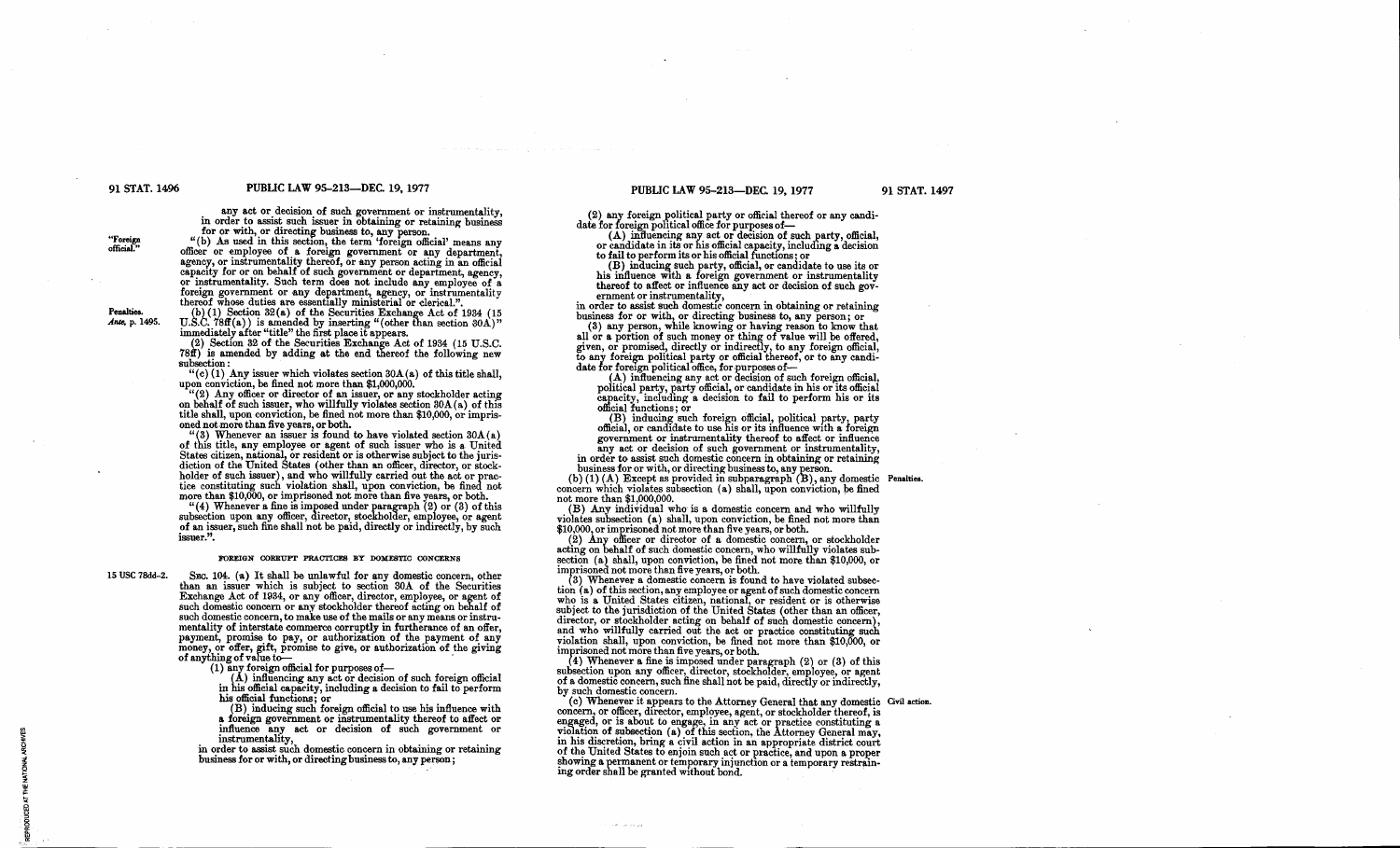#### 91 STAT. 1498 PUBLIC LAW 95-213-DEC. 19, 1977

### PUBLIC LAW 95-213-DEC. 19, 1977

91 STAT. 1499

( d) As used in this section:

 $(1)$  The term "domestic concern" means  $(A)$  any individual who is a citizen, national, or resident of the United States; or (B) any corporation, partnership, association, joint-stock company, business trust, unincorporated organization, or sole proprietorship which has its principal place of business in the United States, or which is organized under the laws of a State of the United States or or a territory, posses

(2) The term "foreign official" means any officer or employee of a foreign government or any department, agency, or instrumentality thereof, or any person acting in an official capacity for or on behalf of any such government or department, agency, or instrumentality. Such term does not include any employee of a foreign government or any department, agency, or instrumentality thereof whose duties are essentially ministerial or clerical.

(3) The term "interstate commerce" means trade, commerce, transportation, or communication among the several States, or between any foreign country and any State or between any state and any place or ship outside thereof. Such term includes the intrastate use of  $(A)$  a telephone or other interstate means of communication, or  $(B)$  any other interstate instrumentality.

Improved<br>Disclosure Act of 1977.<br>15 USC 78a note. **Equity security** acquisition, statement, filing.<br>Contents.

15 USC 781. 15 USC 80a-51. TITLE II-DISCLOSURE

SEC. 201. This title may be cited as the "Domestic and Foreign

Investment Improved Discussive Act of 1911.<br>Sec. 202. Section 13(d) (1) of the Securities Exchange Act of 1934

 $'(d)(1)$  Any person who, after acquiring directly or indirectly the beneficial ownership of any equity security of a class which is regis-<br>tered pursuant to section 12 of this title, or any equity security of an<br>increase increase company which would have been required to be so registered insurance company which would have been required to be so registered<br>except for the exemption contained in section  $12(g)(2)(G)$  of this title, or any equity security issued by a closed-end investment company registered under the Investment Company Act of 1940, is directly or indirectly the beneficial owner of more than 5 per centum of such class shall, within ten days after such acquisition, send to the issuer of the security at its principal executive office, by registered or certified mail,

send to each exchange where the security is traded, and file with the Commission, a statement containing such of the following information and such additional information, as the Commission may by rules and regulations, prescribe as necessary or appropriate in the public interest or for the protection of investors-

" $(A)$  the background, and identity, residence, and citizenship (A) the background, and dentity, residence, and christming of, and the nature of such beneficial ownership by, such person had all other persons by whom or on whose behalf the purchases

have been or are to be effected;<br>"(B) the source and amount of the funds or other consideration used or to be used in making the purchases, and if any part of the purchase price is represented or is to be represented by funds or other consideration borrowed or otherwise obtained for the purpose of acquiring, holding, or trading such security, a description of the transaction and the names of the parties thereto, except that where a source of funds is a loan made in the ordinary course of business by a bank, as defined in section  $3(a)(6)$  of this title, if the person filing such statement so requests, the name of the bank shall not be made available to the pubhc;

"(C) if the purpose of the purchases or prospective purchases is to acquire control of the busmess of the issuer of the securities, any plans or proposals which such persons may have to liquidate such issuer, to sell its assets to or merge it with any other persons, or to make any other major change in its business or corporate structure:

"(D) the number of shares of such security which are beneficially owned, and the number of shares concerning which there is a right to acquire, directly or indirectly, by (i) such person, and (ii) by each associate of such person, giving the background, identity, residence, and citizenship of each such associate; and

"(E) information as to any contracts, arrangements, or understandings with any person with respect to any securities of the issuer, including but not limited to transfer of any of the securities, joint ventures, loan or option arrangements, puts or calls, guaranties of loans, guaranties against 10ss or guaranties of profits, division of losses or profits, or the giving or withholding of proxies, naming the persons with whom such contracts, arrangements, or understandings have been entered into, and giving the details thereof.".

SEC. 203. Section 13 of the Securities Exchange Act of 1934, as Equity securities amended (15 U.S.C. 78m), is amended by adding at the end thereof outcomes the following new subsection:<br>" $(2)(1)$  Any person who is directly or indirectly the beneficial SEC. 203. Section 13 of the Securities Exchange Act of 1934, as Equity security statement, filing.

 $\binom{u}{g}(1)$  Any person who is directly or indirectly the beneficial owner of more than 5 per centum of any security of a class described in subsection (d) (1) of this section shall send to the issuer of the security and shall file with the Commission a statement setting forth, in such form and at such time as the Commission may, by rule, prescribe-

 $\tilde{H}(A)$  such person's identity, residence, and citizenship; and "(B) the number and description of the shares in which such person has an interest and the nature of such interest.

person has an interest and the nature of such measures.<br> **Amendments**<br> **Amendment set forth in the Amendments.**<br> **Amendment sent to the issuer and filed with the Commission, an amend**ment shall be transmitted to the issuer and shall be filed with the Commission, in accordance with such rules and regulations as the Commission may prescribe as necessary or appropriate in the public interest or for the protection of investors.

"(3) When two or more persons act as a partnership, limited part-**"Person,"**  nership, syndicate, or other group for the purpose of acquiring, hold-<br>ing, or disposing of securities of an issuer, such syndicate or group shall be deemed a 'person' for the purposes of this subsection.

"(4) In determining, for purposes of this subsection, any percentage of a class of any secunty, such class shall be deemed to consist of the amount of the outstandmg securities of such class, exclusive of any securities of such class held by or for the account of the issuer or a subsidiary of the issuer.

subsidiary of the issuer.<br>"(5) In exercising its authority under this subsection, the Commission shall take such steps as it deems necessary or appropriate in the public interest or for the protection of investors  $(A)$  to achieve cenpublic interest or for the protection of information of equal of information regarding ownership, (B) to avoid unnecessarily duplicative reporting by and minimize the compliance burden on persons required to report, and (C) to tabulate and Information promptly make available the information contained in any report filed availability. pursuant to this subsection in a manner which will, in the view of the Commission, maximize the usefulness of the information to other Federal and State agencies and the public.

**Domestic and Foreign** Investment<br>Improved

Definitions.